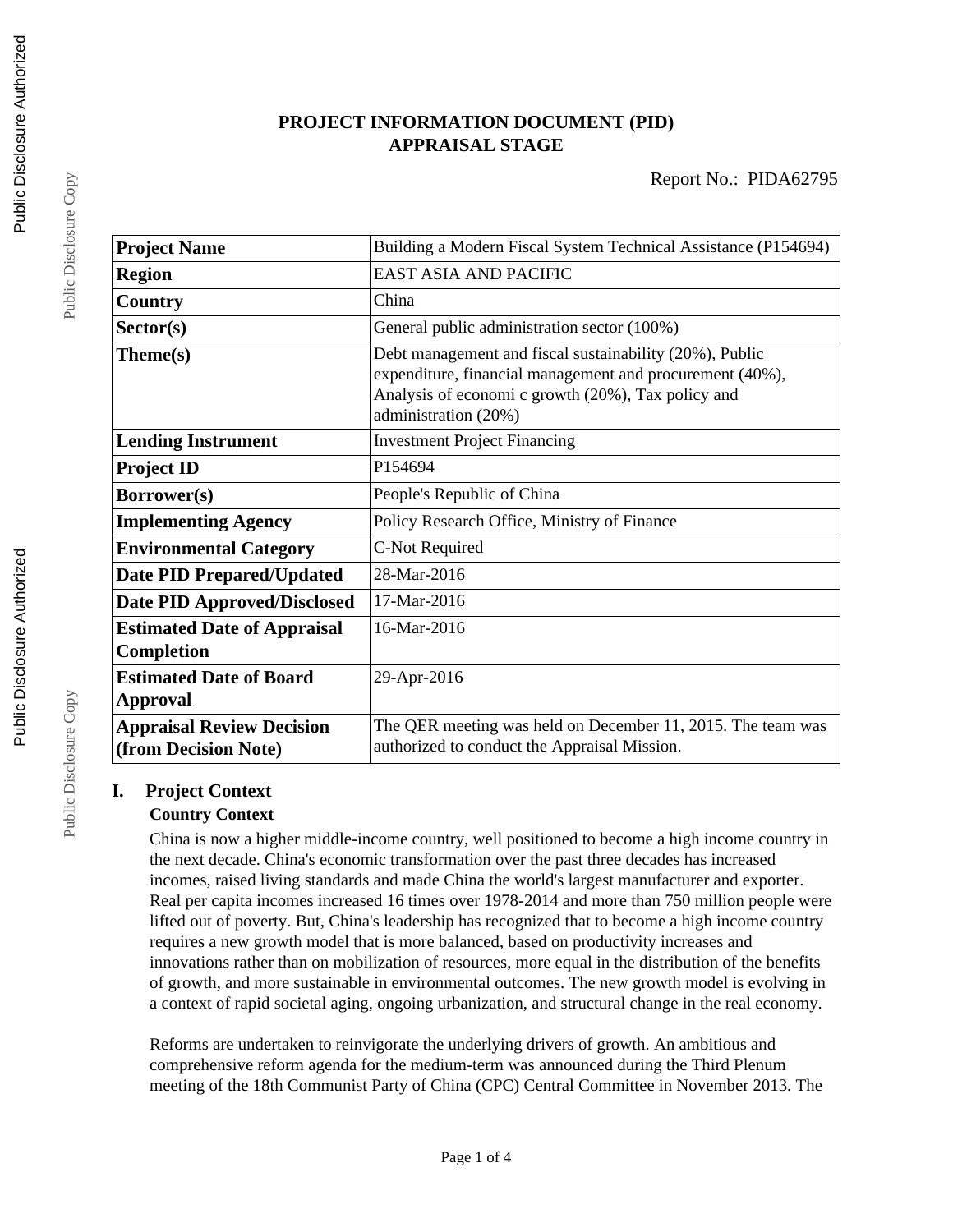main idea of reforms is to reduce government interventions in the market economy and distortions in China's markets. The reform package covers sixteen areas and 60 individual items. An important step to deepen economic reforms will be redefining the relationship between the government and the market overall. If executed well, the reforms will have a profound impact on China and enhance the long-term sustainability of economic growth.

#### **Sectoral and institutional Context**

Comprehensive reforms require significant changes in China's fiscal system. Fiscal revenue and expenditure growth in China over the past 20 years has been admirable and has contributed to important accomplishments-the urban infrastructure has developed quickly, and social services have improved significantly in terms of access and quality. But the rapidly growing economy and public revenues that have made all of this possible has also hidden some important deficiencies in the system of public financing.

Today China has outgrown its public finance system. The regime of taxes, public expenditures, cash-basis accounting and central-local fiscal relations is no longer compatible with the government's expanded responsibilities to its citizens and-more important-cannot efficiently support the new economic order that the government seeks to create.

China has set an ambitious timetable to build a modern fiscal system. In June 2014 China's top leaders endorsed a program of reform to the nation's tax system, budgeting practices, financial reporting and center-local fiscal relations. The Government has announced that fiscal reforms will be achieved by improving the budget management system; improving the tax system; and building a system that provides an appropriate allocation of governmental functions and spending responsibilities. The Government has said that a modern fiscal system will be fully developed by 2020. This will not be minor amendments to current policies; but rather will involve systemic restructuring and institutional innovation.

While the broad proposals are impressive and ambitious, many details of these reform plans are being developed or are not yet proposed. The Ministry of Finance (MOF) is the leading agency in implementing public finance reforms and approximately half of 400 reform measures initiated during the Third Plenum meeting of the 18th CPC in November 2013. The capacity of its departments to design and implement policies varies widely; in many cases, the empirical base to inform and support decisions is incomplete and needs capacity development.

In this context the Government of China (GOC) seeks technical assistance in implementing China's reforms in public finance. Based on a needs assessment of individual departments, MOF has identified two broad areas where access to global knowledge and international experience is instrumental to improve policy formulation, design and implementation. These two areas are: (i) core elements of public finance system (specifically, budget management and tax systems); and (ii) linkages between fiscal policy and economic growth. MOF has indicated that access to international experience combined with upgraded skills will play a key role in ensuring the successful implementation of reforms. The proposed project will supplement overall Government's fiscal reform plans by informing the design and implementation of reforms in these select areas, as requested by GOC.

# **II. Proposed Development Objectives**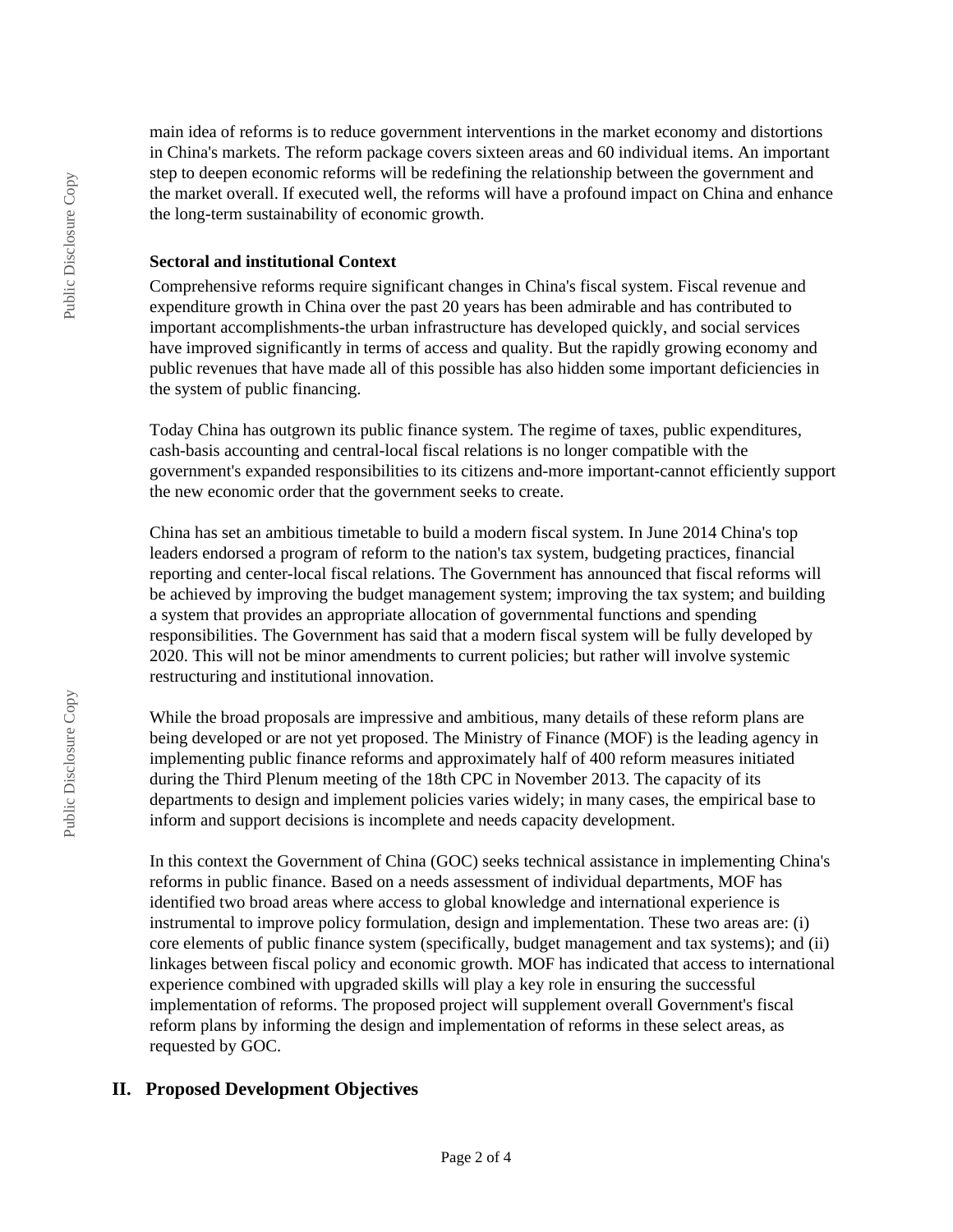The development objectives of the proposed project are to inform the design and implementation of the Central Government's fiscal reform program and to improve the Government's capacity in public financial management

#### **III. Project Description**

#### **Component Name**

1. Key elements of China's public finance system **Comments (optional)**

#### **Component Name**

2. Fiscal Policy and Sustainable Development **Comments (optional)**

# **IV. Financing** *(in USD Million)*

| Total Project Cost:                                   | 28.15 | Total Bank Financing: 22.00 |        |
|-------------------------------------------------------|-------|-----------------------------|--------|
| Financing Gap:                                        | 0.00  |                             |        |
| <b>For Loans/Credits/Others</b>                       |       |                             | Amount |
| <b>Borrower</b>                                       |       |                             | 6.15   |
| International Bank for Reconstruction and Development |       | 22.00                       |        |
| Total                                                 |       |                             | 28.15  |

# **V. Implementation**

The Ministry of Finance (MOF), through a Project Management Office (PMO) will have overall responsibility for project implementation and responsibility for coordination with the Bank. The PMO would consist of the MOF's Policy Research Department (PRD) and the Department of International Economic and Financial Cooperation.

Under the overall guidance of the PMO, Subproject Implementation Agencies (SIA), various departments of MOF, will be responsible for implementing project tasks.

A project steering committee (PSC) will track overall project implementation progress and discuss selected issues that may need collective attention and coordination among different stakeholders.

# **VI. Safeguard Policies (including public consultation)**

| Safeguard Policies Triggered by the Project |  | N <sub>0</sub>            |
|---------------------------------------------|--|---------------------------|
| Environmental Assessment OP/BP 4.01         |  | X                         |
| Natural Habitats OP/BP 4.04                 |  | x                         |
| Forests OP/BP 4.36                          |  | $\boldsymbol{\mathsf{x}}$ |
| Pest Management OP 4.09                     |  | $\boldsymbol{\mathsf{x}}$ |
| Physical Cultural Resources OP/BP 4.11      |  | x                         |
| Indigenous Peoples OP/BP 4.10               |  | X                         |
| Involuntary Resettlement OP/BP 4.12         |  |                           |